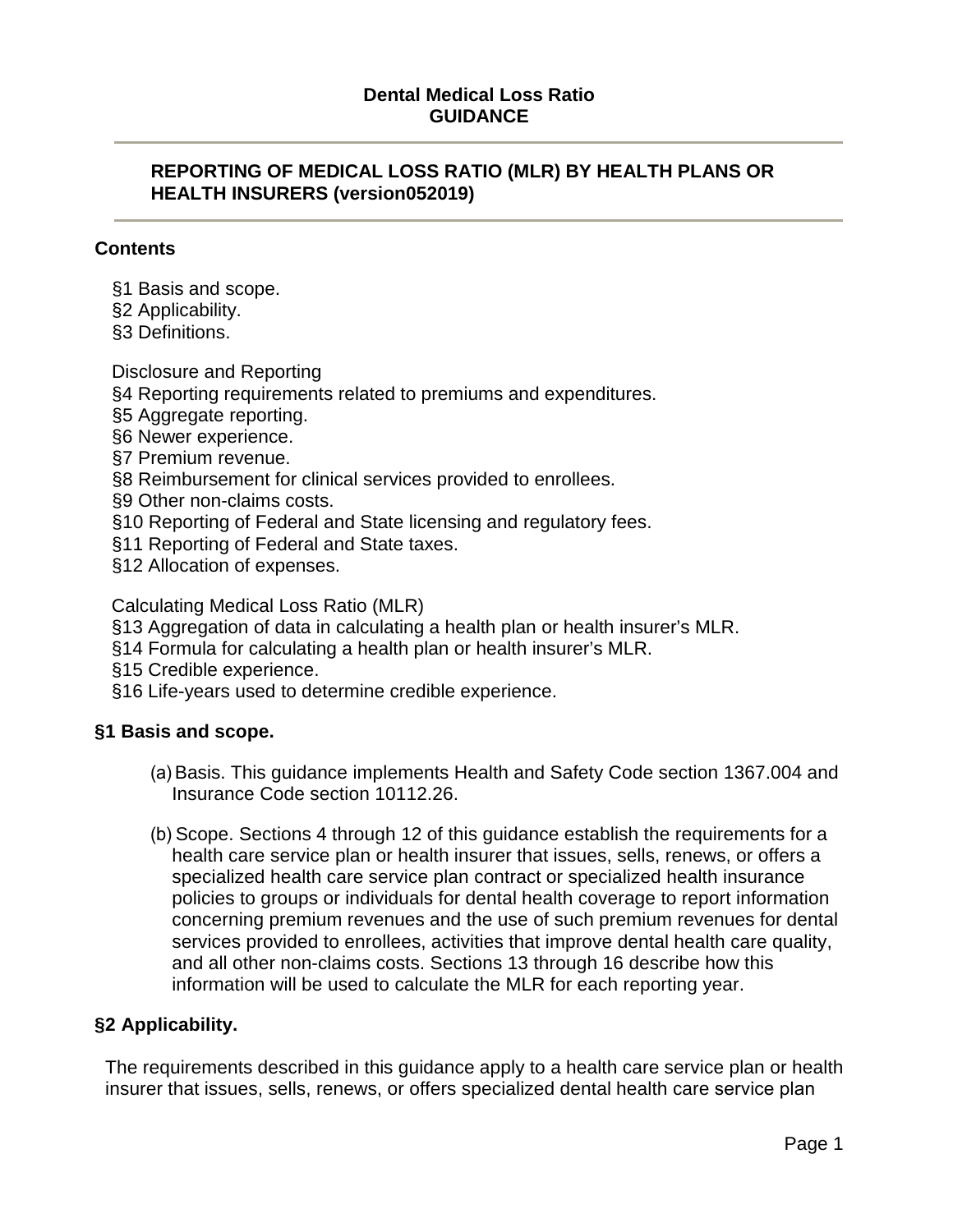contracts or specialized health insurance policies to groups or individuals for dental health coverage. The term "dental coverage" means benefits consisting of dental care under a dental service plan contract or specialized health insurance policy. This definition applies to any stand-alone dental products.

This guidance does not apply to a health care service plan contract issued, sold, renewed, or offered for health care services or coverage provided in the Medi-Cal program (Chapter 7 (commencing with Section 14000) and Chapter 8 (commencing with Section 14200) of Part 3 of Division 9 of the Welfare and Institutions Code), the Medi-Cal Access Program (Chapter 2 (commencing with Section 15810) of Part 3.3 of Division 9 of the Welfare and Institutions Code), or the California Major Risk Medical Insurance Program (Chapter 4 (commencing with Section 15870) of Part 3.3 of Division 9 of the Welfare and Institutions Code), to the extent consistent with the federal Patient Protection and Affordable Care Act (Public Law 111-148).

# **§3 Definitions.**

For the purposes of this guidance, the following definitions apply unless otherwise specified.

*Enrollee* means a person who is enrolled in a health plan or with a health insurer and who is a recipient of services from the health plan or health insurer.

*Experience rating refund* means the return of a portion of premiums pursuant to a retrospectively rated funding arrangement when the sum of incurred losses, retention, and margin are less than earned premium.

*Dental plan contract* means dental service coverage offered through either individual coverage or a group dental contract or a specialized health insurance policy.

*Individual market* means the market for dental health insurance coverage offered to individuals other than in connection with a group health plan. A sole proprietor or a sole proprietor's spouse is an individual and not a group of one.

*MLR reporting year* means a calendar year during which group or individual dental coverage is provided by a specialized health care service plan or specialized health insurance policy covering dental services.

*Policyholder* means any entity that has entered into a contract with a health care service plan or health insurer to receive dental services coverage.

*Small employer* means an employer who employed an average of at least 1 but not more than 100 employees on business days during the preceding calendar year and who employs at least 1 employee on the first day of the MLR reporting year.

*Large employer* means an employer who employed an average of at least 101 employees on business days during the preceding calendar year and who employs at least 1 employee on the first day of the MLR reporting year.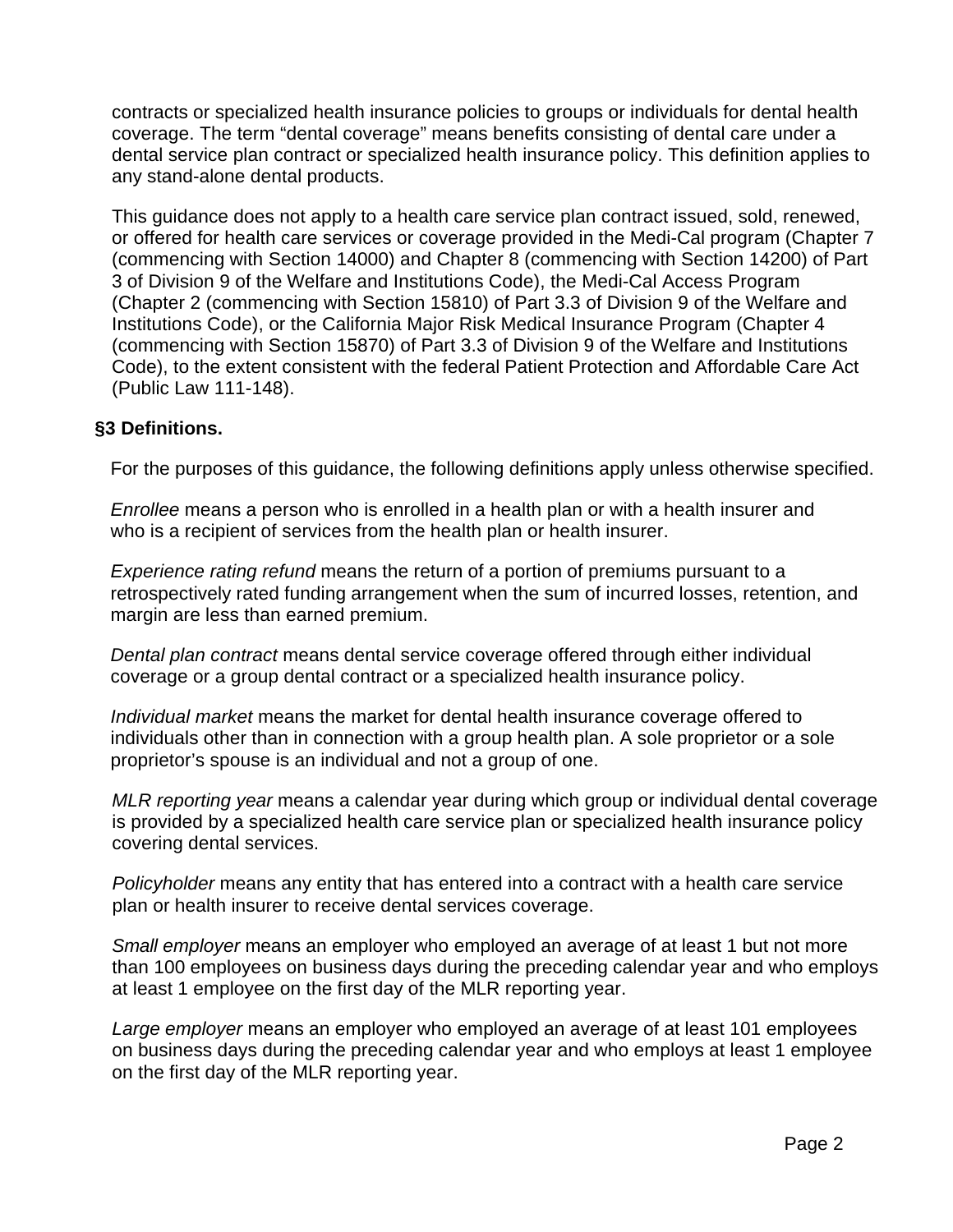*Subscriber* refers to both the group market and the individual market. In the group market, subscriber means the individual, generally the employee, whose eligibility is the basis for the enrollment in the group health plan or policy and whose employer is generally responsible for the payment of premiums. In the individual market, subscriber means the individual who purchases an individual health plan or policy and who is generally responsible for the payment of premiums.

*Unearned premium* means the portion of the premium paid in the MLR reporting year that is intended to provide coverage during a period which extends beyond the MLR reporting year.

*Unpaid claim reserves* means reserves and liabilities established to account for claims that were incurred during the MLR reporting year but were not paid within 3 months of the end of the MLR reporting year.

# **Disclosure and Reporting**

# **§4 Reporting requirements related to premiums and expenditures.**

- (a) *General requirements.* For each MLR reporting year, a health plan must submit to the Department of Managed Health Care (DMHC), and a health insurer must submit to the California Department of Insurance (CDI), a report which complies with the requirements of Health and Safety Code section 1367.004 and Insurance Code section 10112.26, concerning premium revenue and expenses related to all group and individual dental service coverage.
- (b) *Timing and form of report.* The report must be submitted to the DMHC and CDI no later than July 31 of the year following the end of an MLR reporting year, on a form and in the manner prescribed by the DMHC and CDI.
- required information and reports for the assumed business, including for that part of (c) *Transfer of business.* Health plans that purchase a line or block of business from another health plan during an MLR reporting year are responsible for submitting the the MLR reporting year that preceded the purchase.

# **§5 Aggregate reporting.**

(a)*General requirements.* For purposes of submitting the report required by Health and Safety Code section 1367.004 and Insurance Code section 10112.26, the health plan or health insurer must submit a report that includes the experience of all specialized dental health plans or policies during the MLR reporting year covered by the report. The report must aggregate data for each entity licensed within California, aggregated separately for the large group market, the small group market, and the individual market. Experience with respect to each policy must be included on the report submitted with respect to all health plans or policies issued in California, including those specified in paragraph (b) of this section.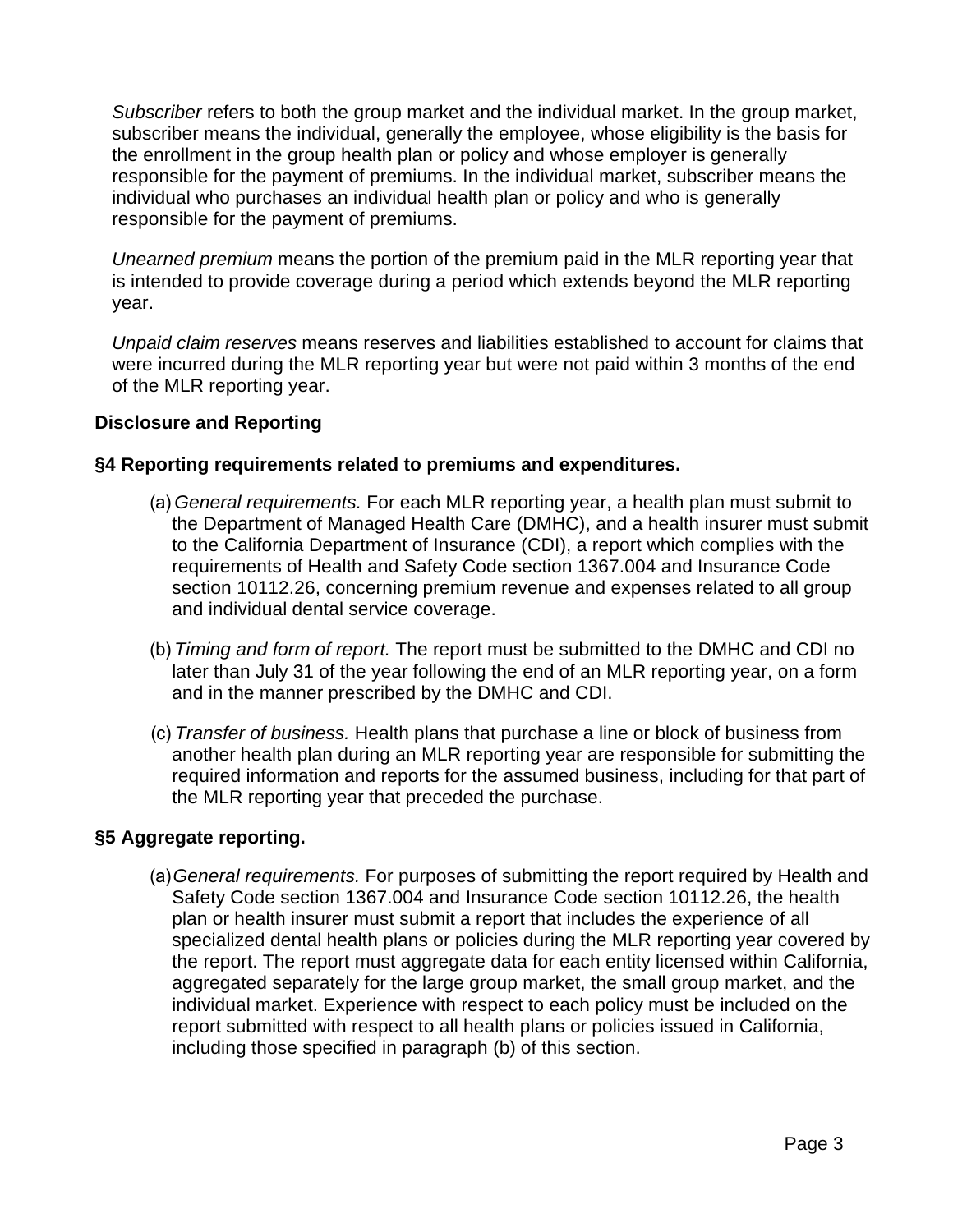- (b) *Specific requirements.* 
	- (1) For an individual market product sold through an association or trust which provides dental service coverage to California enrollees, the experience of the health plan or health insurer must be included in the MLR Form.
	- (2) For an employer-sponsored product issued through a group trust or multiple employer welfare association which provides dental service coverage to California enrollees, the experience of the health plan or health insurer must be included in the MLR Form.

### **§6 Newer experience.**

If, for any aggregation as described in §5, 50 percent or more of the total earned premium for an MLR reporting year is attributable to policies newly issued in that MLR reporting year, then the experience of these policies may be excluded from the report for that same MLR reporting year. If an issuer chooses to defer reporting of newer business as provided in this section, then the excluded experience must be added to the experience reported in the following MLR reporting year.

### **§7 Premium revenue.**

- monies paid by a policyholder or subscriber as a condition of receiving dental service (a) *General requirements.* A health plan or health insurer must report to the DMHC and CDI the earned premium for each MLR reporting year. Earned premium means all coverage from the health plan or health insurer, including any fees or other contributions associated with the health plan or health insurer.
	- (1) Earned premium is to be reported on a direct basis except as provided in paragraph (b) of this section.
	- (2) All earned premium for policies issued by one health plan or health insurer and later assumed by another health plan or health insurer must be reported by the assuming health plan or health insurer for the entire MLR reporting year during which the policies were assumed and no earned premium for that MLR reporting year must be reported by the ceding health plan or health insurer.
- (b) *Adjustments.* Earned premium must include adjustments to account for any experience rating refunds incurred and account for unearned premium.

#### **§8 Reimbursement for dental clinical services provided to enrollees.**

 contract. In addition, the report must include claim reserves associated with claims (a)*General requirements.* The report must include direct claims paid to or received by providers, including under capitation contracts with dental providers, whose services are covered by the contract for dental clinical services or supplies covered by the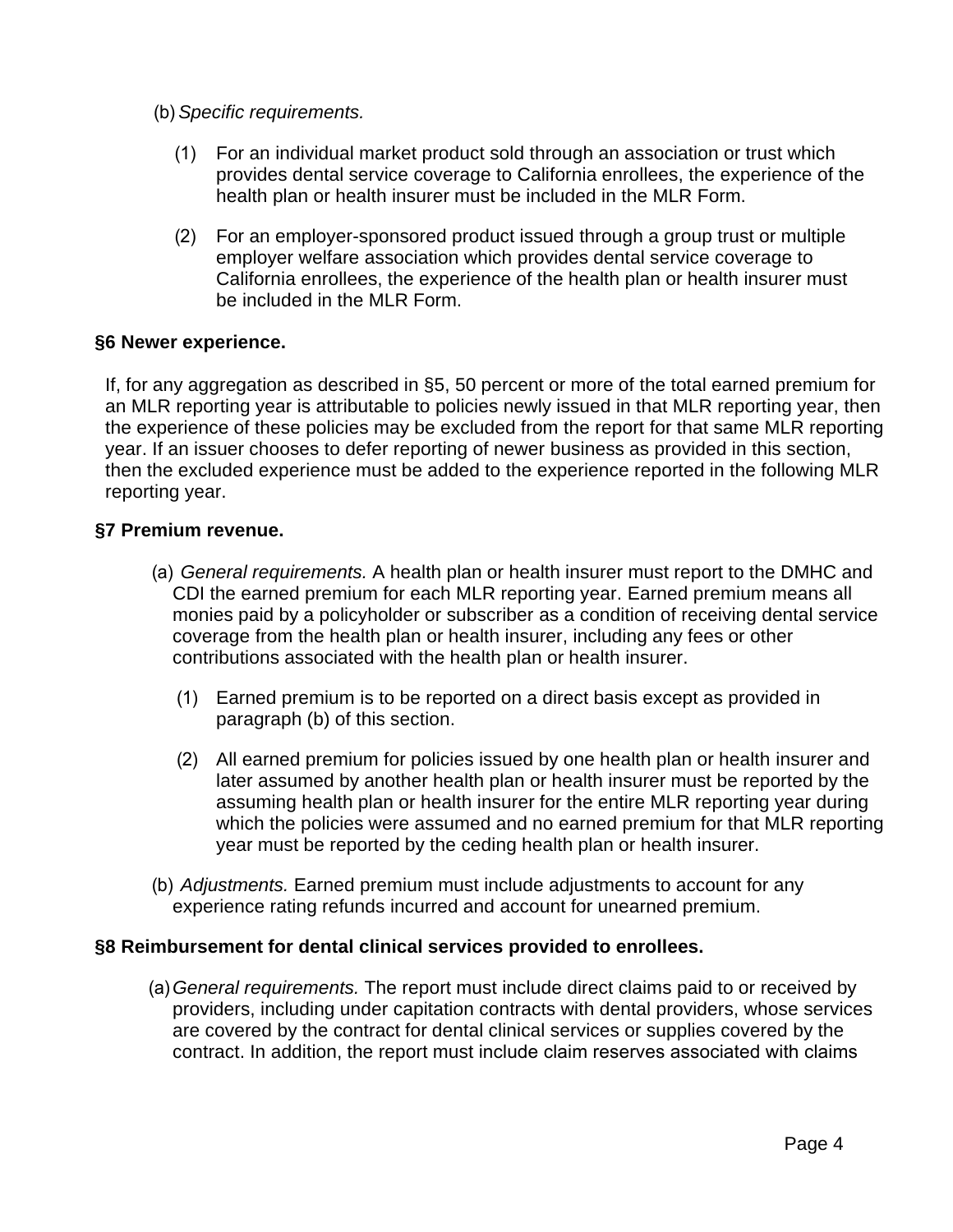incurred during the MLR reporting year, reserves for contingent benefits and the dental claim portion of lawsuits, and any incurred experience rating refunds. Reimbursement for dental clinical services is referred to as "incurred claims" herein. All components of and adjustments to incurred claims must be calculated based on claims incurred only during the MLR reporting year and paid through March 31st of the following year.

- (1) Incurred claims must include the current year's unpaid claims reserves, including claims reported in the process of adjustment, percentage withholds from payments made to contracted providers, claims that are recoverable for anticipated coordination of benefits, and claim recoveries received as a result of subrogation.
- (2) Incurred claims must include claims incurred but not reported based on past experience, and modified to reflect current conditions such as changes in exposure, claim frequency or severity.
- (3) Incurred claims must include changes in other claims-related reserves.
- (4) Incurred claims must include incurred experience rating refunds.
- (b) *Adjustments to incurred claims.* 
	- (1) Adjustments that **must be deducted** from incurred claims.
		- (i) Overpayment recoveries received from providers.
	- (2) Adjustments that **must be included** in incurred claims.
		- (i) The amount of incentive and bonus payments made to providers.
	- (3) Adjustments that **must not be included** in incurred claims.
		- (i) Amounts paid to third party vendors for secondary network savings.
		- (ii) Amounts paid to third party vendors for network development, administrative fees, claims processing, and utilization management.
		- (iii) Amounts paid, including amounts paid to a provider, for professional or administrative services that do not represent compensation or reimbursement for covered services provided to an enrollee. For example, dental record copying costs, attorneys' fees, subrogation vendor fees, compensation to paraprofessionals, janitors, quality assurance analysts, administrative supervisors, secretaries to dental personnel, and dental record clerks must not be included in incurred claims.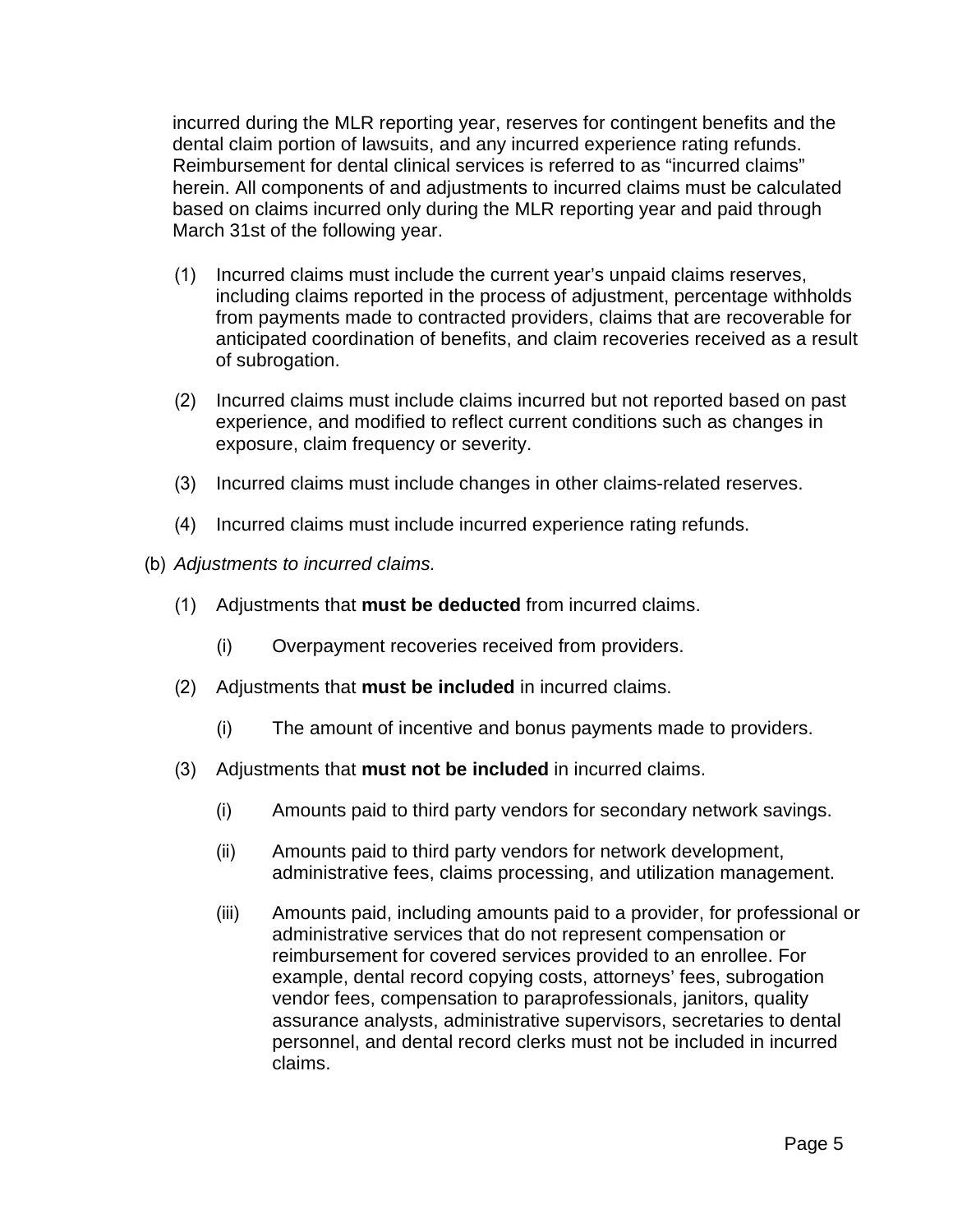### **§9 Other non-claims costs.**

- (a) *General requirements.* The report must include non-claims costs described in paragraph (b) of this section and must provide an explanation of how premium revenue is used, other than to provide reimbursement for dental clinical services covered by the health plan, Federal and State taxes, and Federal and State licensing or regulatory fees as specified in this guidance.
- (b) *Non-claims costs other than taxes and regulatory fees.* 
	- (1) The report must include any expenses for administrative services that do not constitute adjustments to premium revenue as provided in §7 of this guidance, and to reimbursement for dental clinical services to enrollees as defined in §8 of this guidance.
	- (2) Expenses for administrative services include the following:
		- (i) Quality improvement expenses considered as administrative expenses for MLR calculation purposes.
		- (ii) Cost containment expenses considered as administrative expenses for MLR calculation purposes.
		- (iii) Loss adjustment expenses not classified as a cost containment expense.
		- (iv) Direct sales salaries, workforce salaries, and benefits.
		- (v) Agents and brokers fees and commissions.
		- (vi) General and administrative expenses.
		- (vii) Community benefits expenditures.

#### **§10 Reporting of Federal and State licensing and regulatory fees.**

- (a) *Licensing and regulatory fees included.* The report must include statutory assessments to defray operating expenses of any State or Federal department, and examination fees specified by State law.
- or Federal departments should be reported as other non-claims costs, but not as an (b) *Licensing and regulatory fees excluded.* The fees excluded from §10 (a) such as fines and penalties of regulatory authorities, and fees for examinations by any State adjustment to premium revenue.

# **§11 Reporting of Federal and State taxes.**

(a) *Federal taxes.* The report must separately report the following: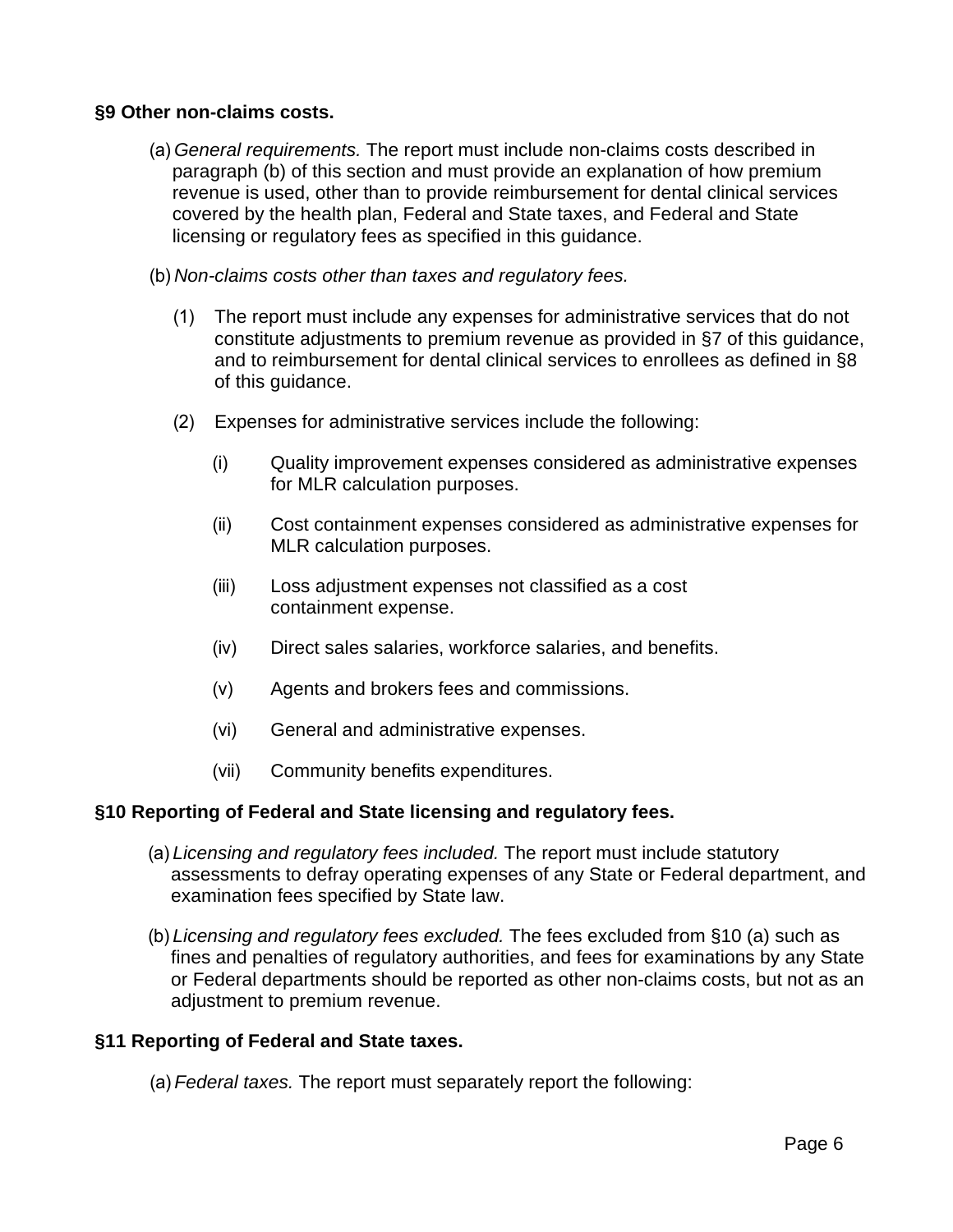- (1) Federal taxes excluded from premium under §13 through §16 which includes all Federal taxes and assessments allocated to dental service coverage reported under the Health and Safety Code and Insurance Code.
- (2) Federal taxes not excluded from premium under §13 through §16 which includes Federal income taxes on investment income and capital gains as other non-claims costs.
- (b) *State taxes and assessments.* The report must separately report the following:
	- (1) State taxes and assessments excluded from premium under §13 through §16 which includes:
		- (i) Any industry-wide (or subset) assessments (other than surcharges on specific claims) paid to the State directly, or premium subsidies that are designed to cover the costs of providing indigent care or other access to health care throughout the State.
		- (ii) Guaranty fund assessments.
		- (iii) Assessments of State industrial boards or other boards for operating expenses or for benefits to sick employed persons in connection with disability benefit laws or similar taxes levied by the State.
		- (iv) State income, excise, and business taxes other than premium taxes.
		- (v) State premium taxes plus State taxes based on policy reserves, if in lieu of premium taxes.
		- (vi) Payments made by a Federal income tax exempt health plan for community benefit expenditures as defined in paragraph (c) of this section, limited to the highest of either:
			- (A) Three percent of earned premium, or
			- (B) The highest premium tax rate in the State for which the report is being submitted, multiplied by the health plan's earned premium in the applicable State market.
		- (vii) In lieu of reporting amounts described in paragraph  $(b)(1)(v)$  of this section, a health plan or health insurer that is not exempt from Federal income tax may choose to report payment for community benefit expenditures as described in paragraph (c) of this section, limited to the highest premium tax rate in the State for which the report is being submitted multiplied by the health plan or health insurer earned premium in the applicable State market.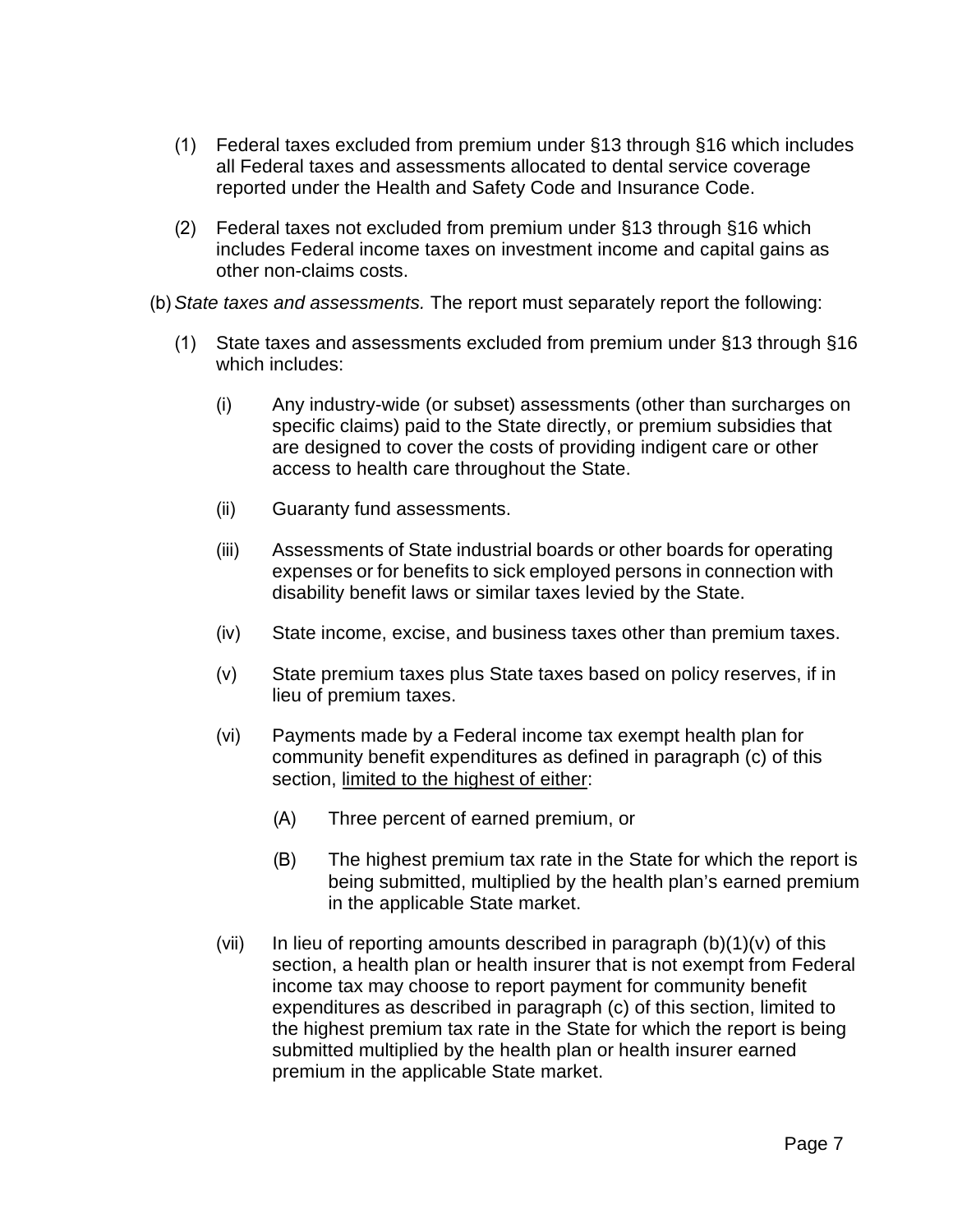- (2) State taxes and assessments not excluded from premium under §13 through §16 which includes:
	- (i) State sales taxes if the health plan or health issuer does not exercise options of including such taxes with the cost of goods and services purchased.
- (c) *Community benefit expenditures.* Community benefit expenditures means expenditures for activities or programs that seek to achieve the objectives of improving access to oral health care services, enhancing public health, and relief of government burden. This includes any of the following activities that:
	- (1) Are available broadly to the public and serve low-income consumers;
	- (2) Reduce geographic, financial, or cultural barriers to accessing oral health care services, and if ceased to exist would result in access problems (for example, longer wait times, or increased travel distances);
	- (3) Address Federal, State, or local public health priorities such as advancing oral health care knowledge through education or research that benefits the public;
	- (4) Leverage or enhance public health department; or
	- (5) Otherwise would become the responsibility of government or another tax-exempt organization.

# **§12 Allocation of expenses.**

- (a) *General requirements.* Each expense must be reported under only one type of expense, unless a portion of the expense fits under the definition of or criteria for one type of expense and the remainder fits into a different type of expense, in which case the expense must be pro-rated between types of expenses. Expenditures that benefit lines of business or products other than those being reported, including but not limited to those that are for or benefit self-funded plans, must be reported on a pro rata share.
- (b) *Description of the methods used to allocate expenses.* The report must include a detailed description of the methods used to allocate expenses, including incurred claims, Federal and State taxes and licensing or regulatory fees, and other nonclaims costs, to each health insurance market in California. A detailed description of each expense element must be provided, including how each specific expense meets the criteria for the type of expense in which it is categorized, as well as the method by which it was aggregated.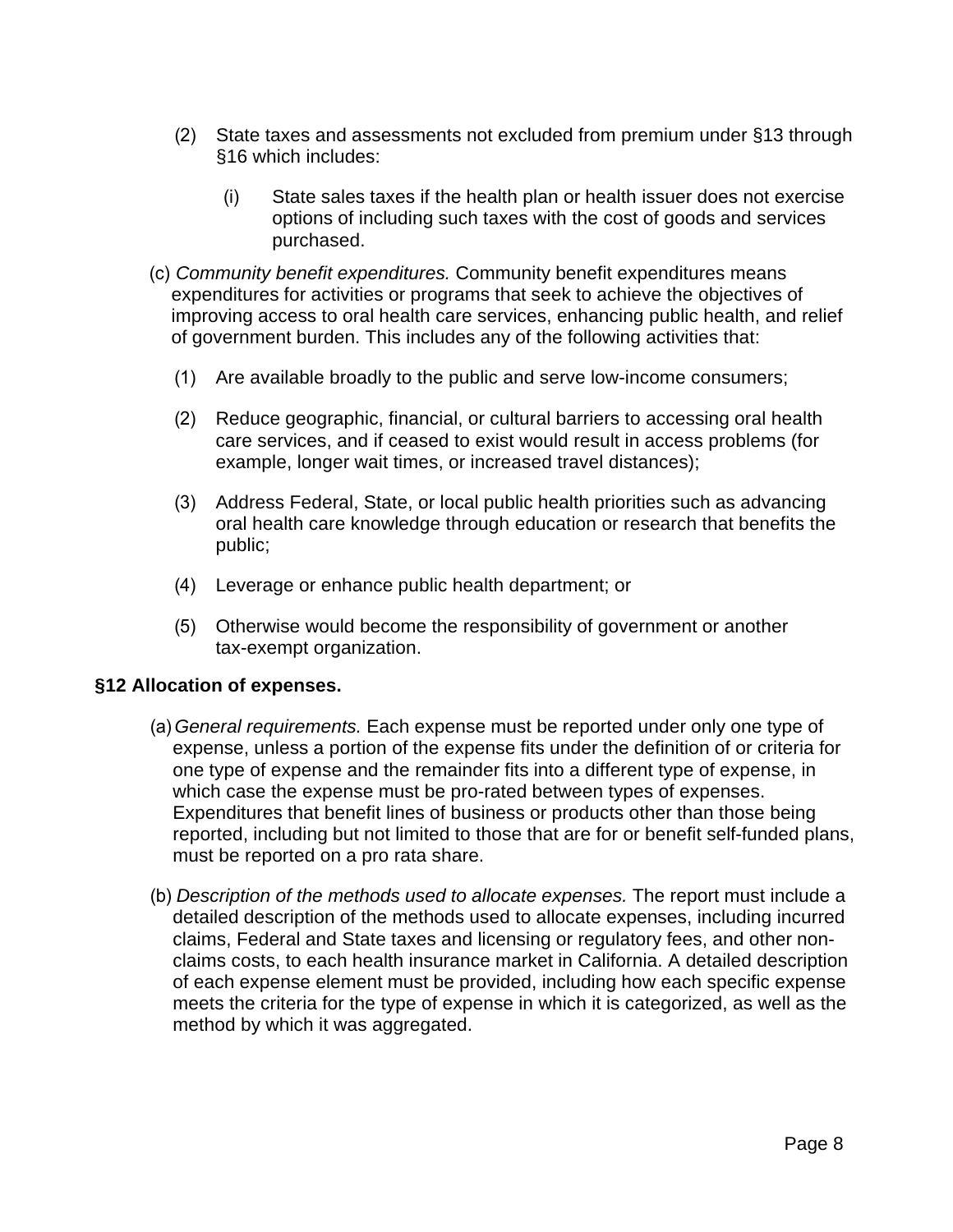- specific identification is not feasible, a health plan or health insurer should (1) Allocation to each category should be based on a generally accepted accounting method that is expected to yield the most accurate results. Specific identification of an expense with an activity that is represented by one of the categories above will generally be the most accurate method. If a provide an explanation of why it believes the more accurate result will be gained from allocation of expenses based upon pertinent factors or ratios such as studies of employee activities, salary ratios, or similar analyses.
- (2) Many entities operate within a group where personnel and facilities are shared. Shared expenses, including expenses under the terms of a management contract, must be apportioned pro rata to the entities incurring the expense.
- (3) Any basis adopted to apportion expenses must be that which is expected to yield the most accurate results and may result from special studies of employee activities, salary ratios, premium ratios, or similar analyses. Expenses that relate solely to the operations of a reporting entity, such as personnel costs associated with the adjusting and paying of claims, must be borne solely by the reporting entity and are not to be apportioned to other entities within a group.
- (c) *Disclosure of allocation methods.* A health plan or health insurer must identify in the report the specific basis used to allocate expenses reported by lines of business including the individual market, small group market, and large group market.
- (d) *Maintenance of records.* A health plan or health insurer must maintain and make available to the DMHC or CDI upon request the data used to allocate expenses reported under this section together with all supporting information required to determine that the methods identified and reported as required under paragraph (b) of this section were accurately implemented in preparing the report.

# **Calculating Medical Loss Ratio (MLR)**

# **§13 Aggregation of data in calculating a health plan or health insurer's MLR.**

- (a) *Aggregation by market.* In general, a health plan or health insurer's MLR must be calculated separately for the large group market, small group market, and individual market within California.
- (b) *Years of data to include in calculating MLR.* A health plan or health insurer's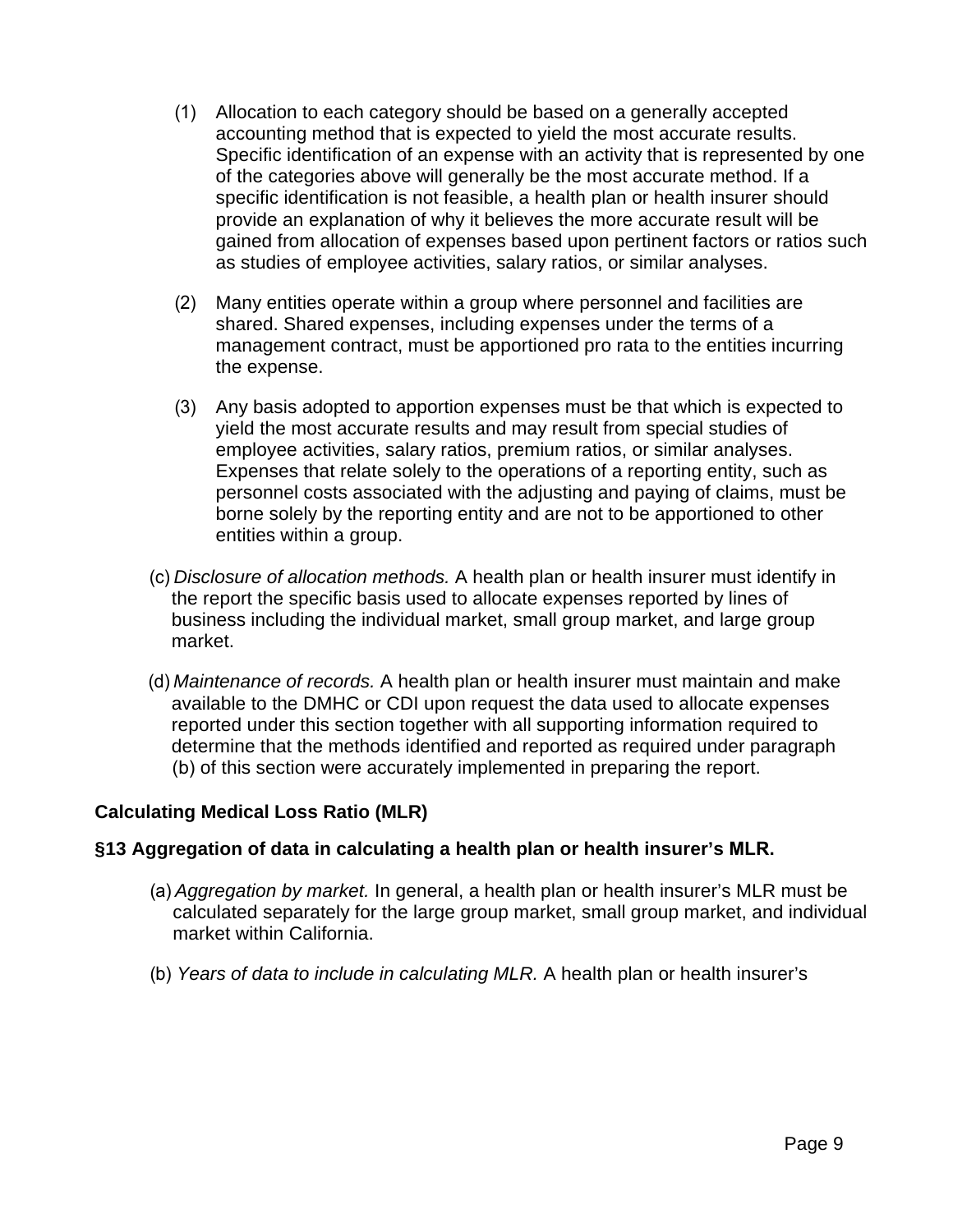MLR for an MLR reporting year is calculated according to the formula in §14 of this guidance and aggregating the data reported under this section for the following 3-year period.

- (1) The data for the MLR reporting year whose MLR is being calculated.
- (2) The data for the two prior MLR reporting years.

# **§14 Formula for calculating a health plan or health insurer's MLR.**

- (a) *Medical loss ratio.* 
	- (1) A health plan or health insurer's MLR is the ratio of the numerator, as defined in paragraph (b) of this section, to the denominator, as defined in paragraph (c) of this sections.
	- (2) A health plan or health insurer's MLR shall be rounded to three decimal places. For example, if an MLR is 0.7988, it shall be rounded to 0.799 or 79.9 percent. If an MLR is 0.8253 or 82.53 percent, it shall be rounded to 0.825 or 82.5 percent.
- (b) *Numerator.* The numerator of a health plan or health insurer's MLR for a MLR reporting year must be the health plan or health insurer's incurred claims, as defined in §8 of this guidance that are reported for the years specified in §13 of this guidance.
- (c) *Denominator.* The denominator of a health plan or health insurer's MLR must equal a health plan or health insurer's premium revenue, as defined in §7, excluding a health plan or health insurer's Federal and State taxes and licensing and regulatory fees, described in §10(a) and §11(a)(1) and (b)(1).

#### **§15 Credible experience.**

- (a) *General rule.* A health plan or health insurer is not be subject to the MLR requirements if a health plan or health insurer's experience is non-credible, as defined in paragraph (c)(2) of this section.
- (b) *Life-years.* The credibility of a health plan or health insurer's experience is based upon the number of life-years covered by the health plan or health insurer. Lifeyears means the total number of months of coverage for enrollees whose premiums and claims experience is included in the report, divided by 12.
- (c) *Credible experience.* 
	- (1) A MLR calculated under §14 of this guidance is credible if it is based on the experience of 1,000 or more life-years.